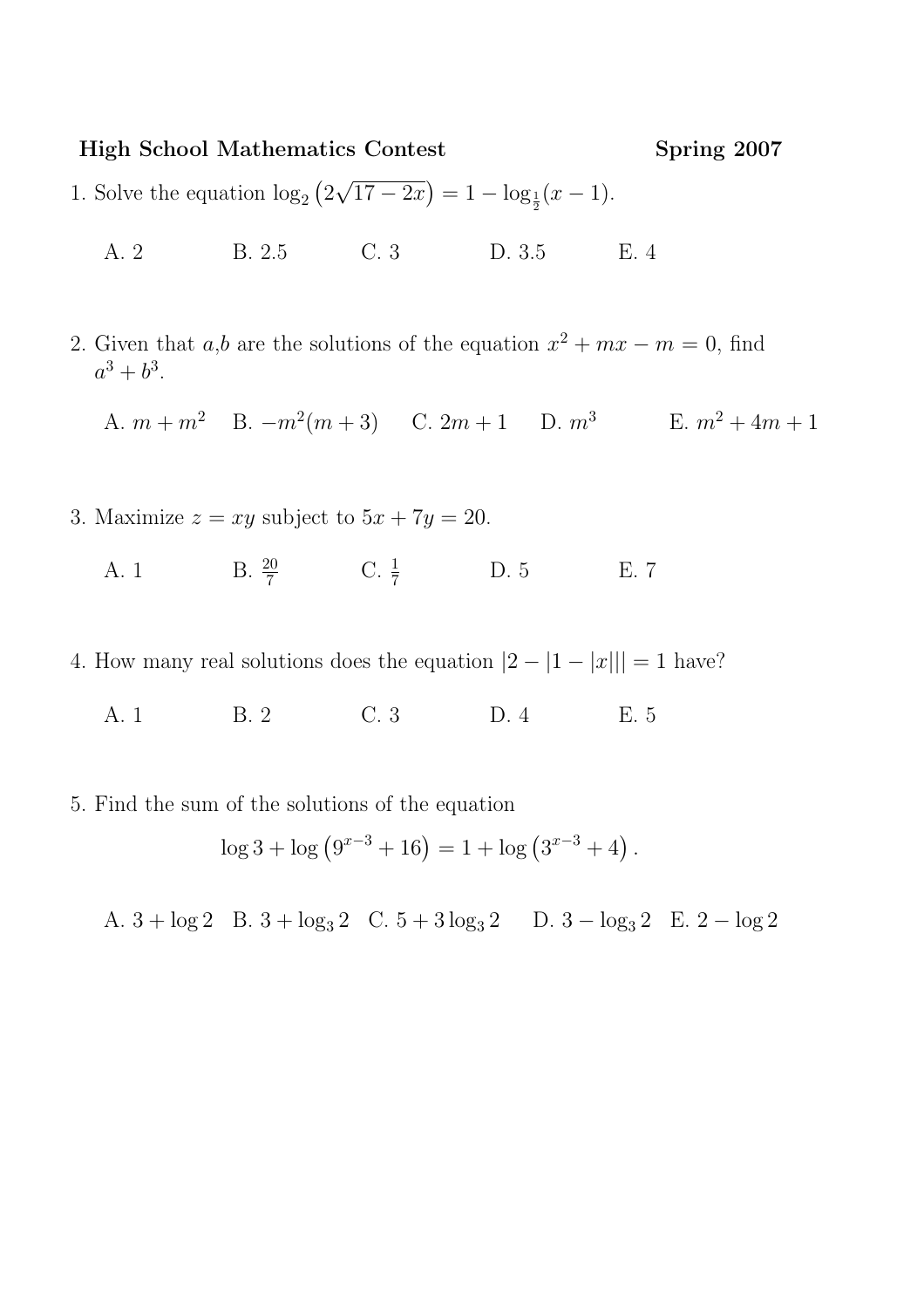6. Triangle *ABC* is equilateral with  $|AB| = a$ . Find  $|CE|$  if  $|BD| = \frac{a}{3}$  $\frac{a}{3}$ , and  $|AE| = |ED|.$ 





7. Right triangle  $ABC$  with  $m(A) = 90^{\circ}$  has M as the midpoint of  $|BC|$ . If  $\alpha = 2\beta$ , then  $\frac{|AB|}{|AC|}$  equals



A. 1 B.  $\sqrt{3}$  C.  $\sqrt{2}$  D.  $\frac{\sqrt{3}}{3}$ 3  $E. \frac{1}{2}$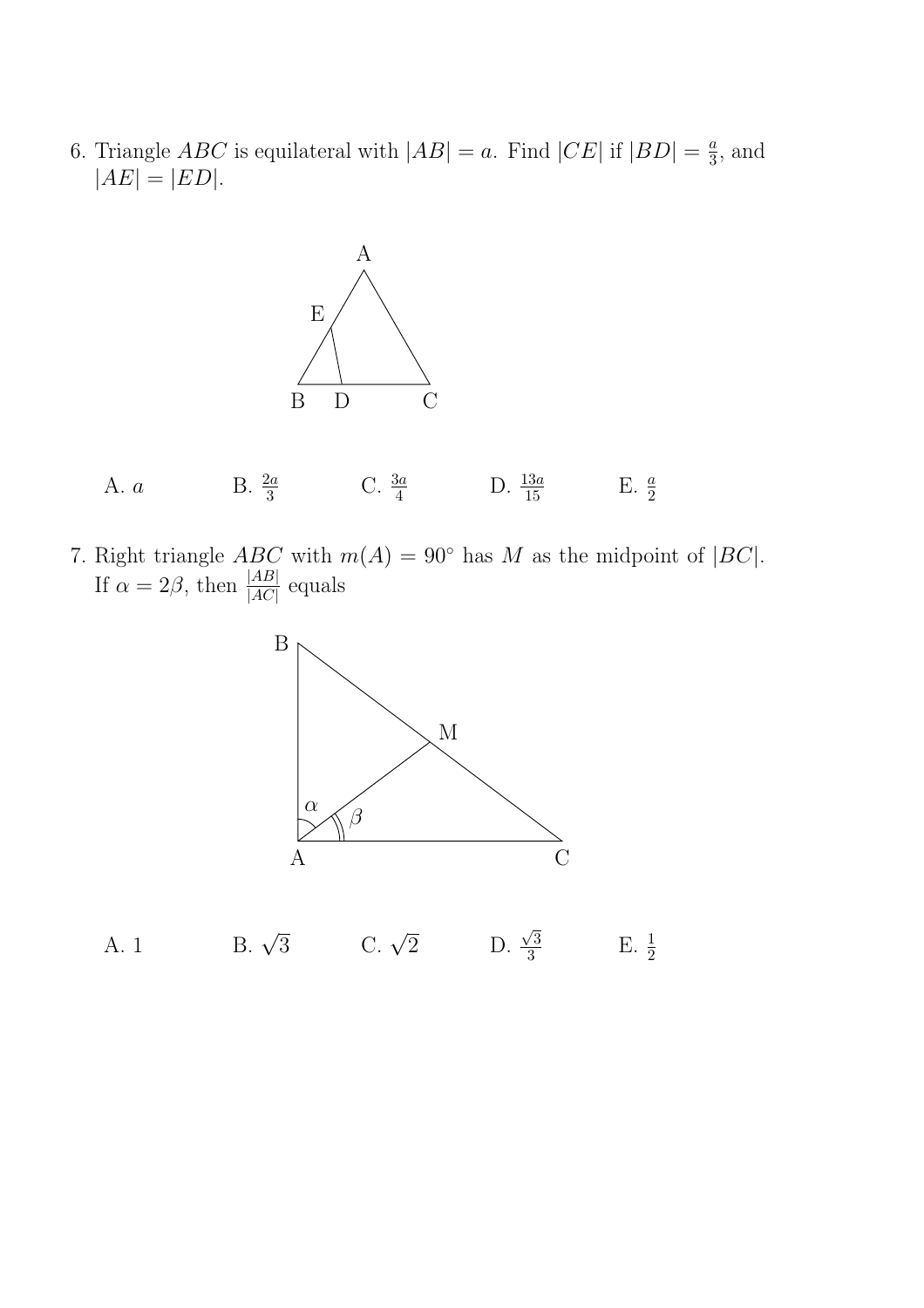8. The expression  $2(1 + \cos x) - \sin^2 x$  is the same as:

A. 
$$
(1 - \cos x)^2
$$
 B.  $1 - \cos^2 x$  C.  $(1 + \cos x)^2$  D.  $1 + \cos^2 x$  E.  $(1 + \sin x)^2$ 

9. The expression  $\binom{n}{k}$  ${k \choose k+1}$  (where  $n \geq k \geq 1$ ) is the same as:

A. 
$$
\binom{n}{k+1}
$$
 B.  $\binom{n+1}{k}$  C.  $\binom{n+1}{k-1}$  D.  $\binom{n}{k+1} + \binom{n+1}{k}$  E.  $\binom{n+1}{k+1}$ 

- 10. Which of the following divides  $n^3 + 11n$  for all positive integers n?
	- A. 5 B. 7 C. 6 D. 4 E. 9
- 11. Simplify the expression  $(2e^{5x+3})^2 + 4e^{10x+6} + e^{10x+7}$ .
	- A.  $7e^{10x+6}$  B.  $(8+e)e^{10x+6}$  C.  $6e^{10x+6}+e^{10x+7}$  D.  $8e^{10x+7}$  E.  $9e^{10x+7}$
- 12. What is the coefficient of  $x^4y^6$  in the expansion of  $(2x+y)^{10}$ ?
	- A. 3360 B. 210 C. 16 D. 24 E. 13440
- 13. A color-blind individual has only 16 pairs of socks, 10 identical black pairs and 6 identical navy blue pairs. He never matches his socks after washing and just throws them in his sock drawer. Assuming that all 32 socks in the drawer are unmatched, what is the probability that if he randomly selects two socks, they will match?
	- A.  $\frac{95}{248}$  B.  $\frac{33}{248}$  C.  $\frac{16}{31}$  D.  $\frac{1}{2}$  E.  $\frac{245}{496}$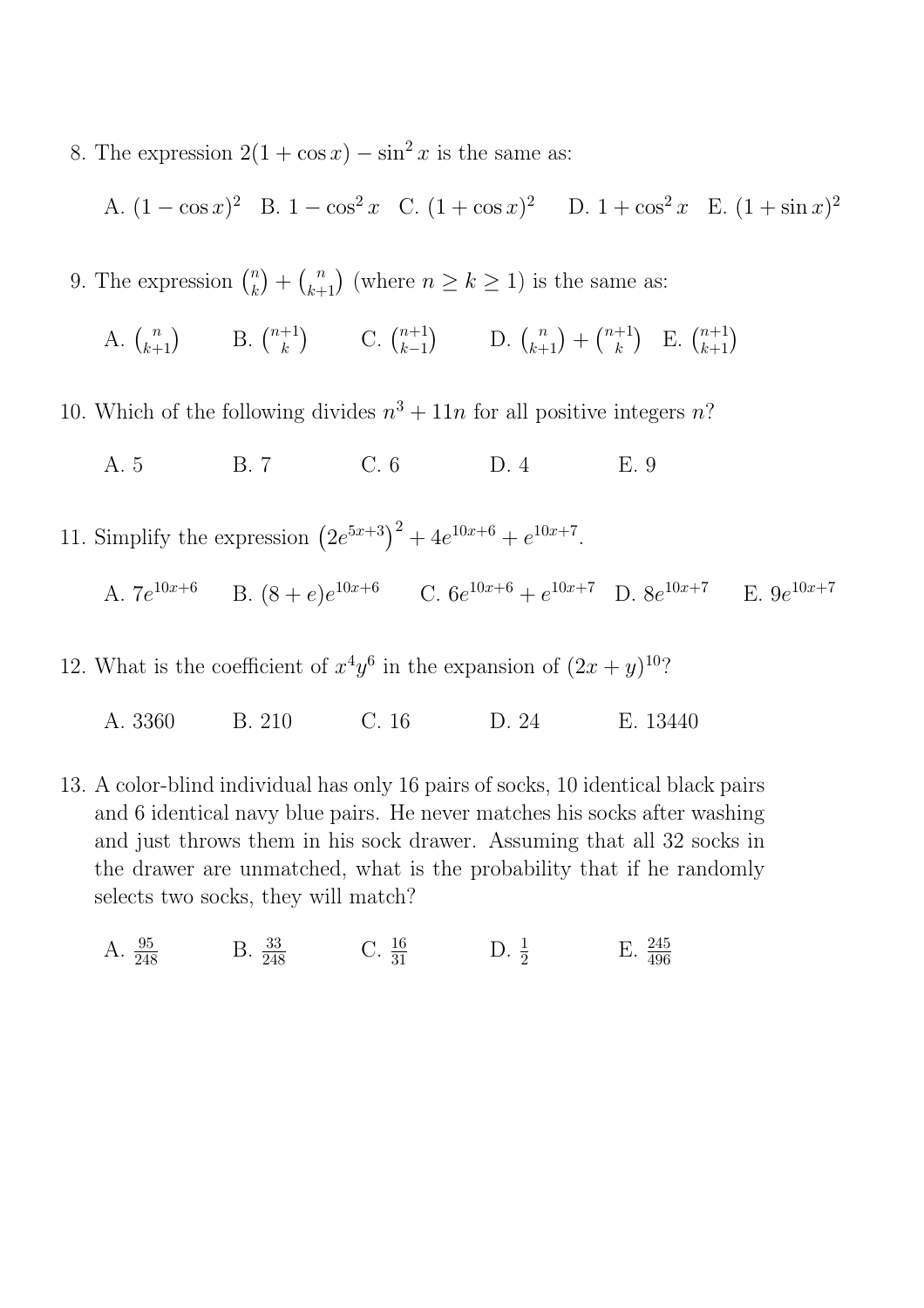14. A specially made die has one face with one dot, two faces with two dots, and three faces with three dots. If this die is rolled 20 times, approximately how many rolls would you expect to see with two dots facing up?

A. 5 B. 10 C. 13 D. 7 E. 11

15. A company randomly generates a 4-digit security code for all its employees. However, security codes containing the same four digits are not allowed (i.e., 0000, 1111,  $\dots$  are not allowed). How many different security codes can be issued?

A. 9990 B. 5030 C. 6561 D. 24 E. 30

- 16. Let  $\ell$  be equal to the length of a string, in feet, needed to wrap around the equator of the earth. What is the minimum amount (in feet) of additional string needed to have the string at distance 1 ft above the equator? Assume that the earth is a perfect sphere.
	- A. 1 ft B. 7 ft C. 1000 ft D. 4000 miles E. not enough information
- 17. If John runs around a 1 mile track in 20 minutes, how fast does John have to go around the second time to average 6 miles per hour (mph)?
	- A. 7 mph B. 8 mph C. 9 mph D. 10 mph E. can't go fast enough
- 18. For  $-1 < x < 1, \frac{1}{(1-x)^2}$  $\frac{1}{(1-x)^2}$  = 1 + 2x + 3x<sup>2</sup> + 4x<sup>3</sup> + 5x<sup>4</sup> + ···. Find  $3\left(\frac{1}{2}\right)$  $(\frac{1}{2})^2+4(\frac{1}{2})$  $(\frac{1}{2})^3 + 5(\frac{1}{2})$  $(\frac{1}{2})^4 + \cdots$ .
	- A. 1 B. 2 C. 4 D. 16 E.  $\infty$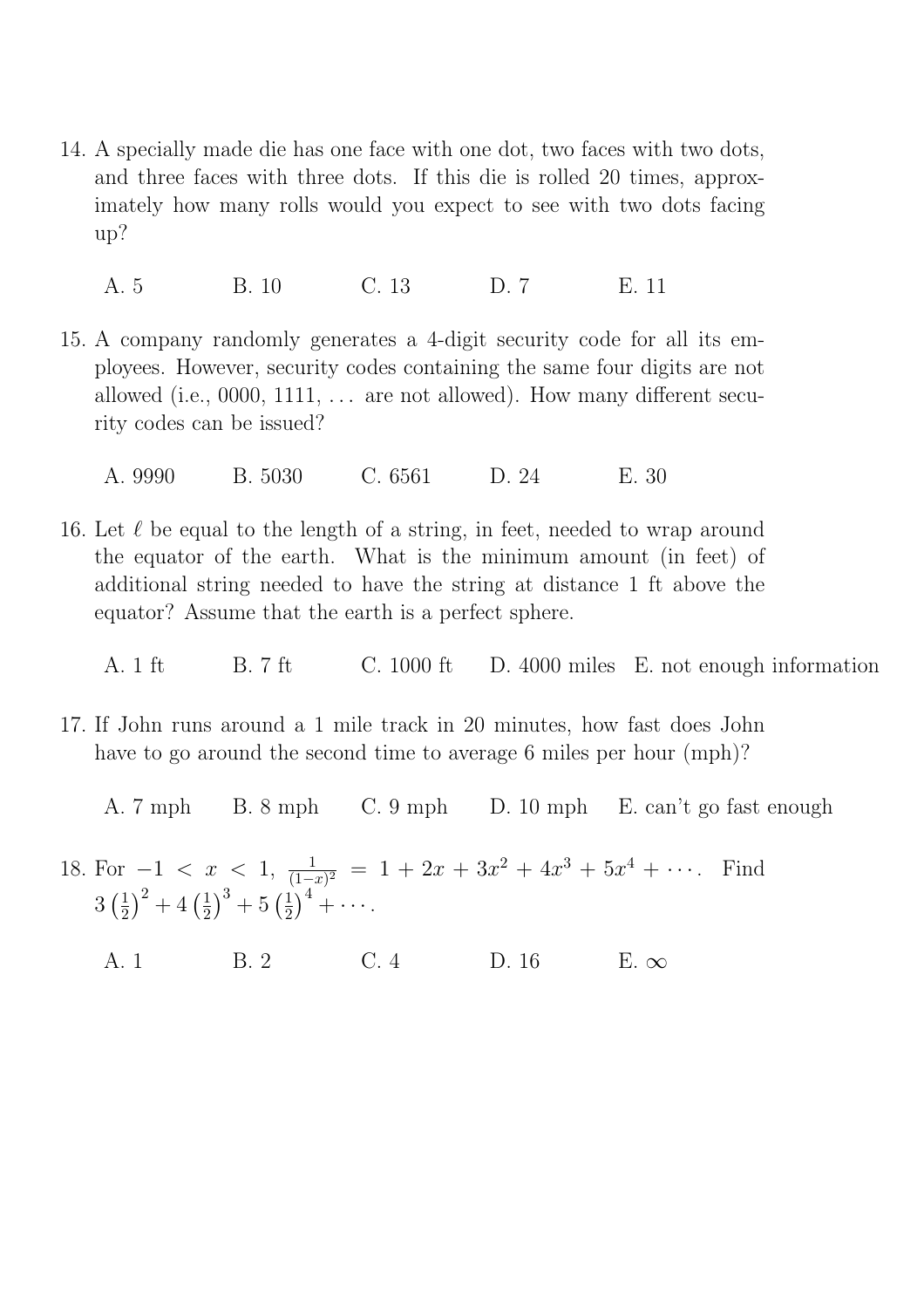19. Determine the value of  $x + y$  given that  $2^x = 4^{a+1}$  and  $3^y = 9^{-a+3}$ .

A. 1 B. 8 C. ln( $-a + 13$ ) D. 52 E. not enough information 20. Find  $[f(x)]^2 - [g(x)]^2$  given that  $f(x) = e^x + e^{-x}$  and  $g(x) = e^x - e^{-x}$ . A.  $2e^{-2x} + 2e^{2x}$  B. 4 C.  $2e^{2x}$  D. 0 E. 2e  $F_1$  2 $e^{-2x}$ 21. Let  $\triangle ABC$  be equilateral and let D and E be the midpoints of the sides AB and AC respectively. Find the ratio of the area of  $\triangle ABC$  to  $\triangle ADE$ . A.  $\frac{1}{3}$ B.  $\frac{1}{4}$  C.  $\frac{1}{2}$  D. 3 E. 4 22. How many 5-digit numbers are there for which the sum of the digits is 7? A. 28 B. 64 C. 190 D. 210 E. 330 23. How many digits are there in the integer value  $2^{100}$  after it has been multiplied out? A. 30 B. 31 C. 32 D. 33 E. 34 24. Determine the number of real solutions of the following system.  $\int x + y = 2$  $xy - z^2 = 1$ A. 2 B. 3 C. 4 D. 5 E. none of these

25. Determine which of the following numbers cannot be represented in the form  $65x^2 + 894xy + 3074y^2$  for some integers x, y.

A. 221 B. 493 C. 1813 D. 3103 E. 3509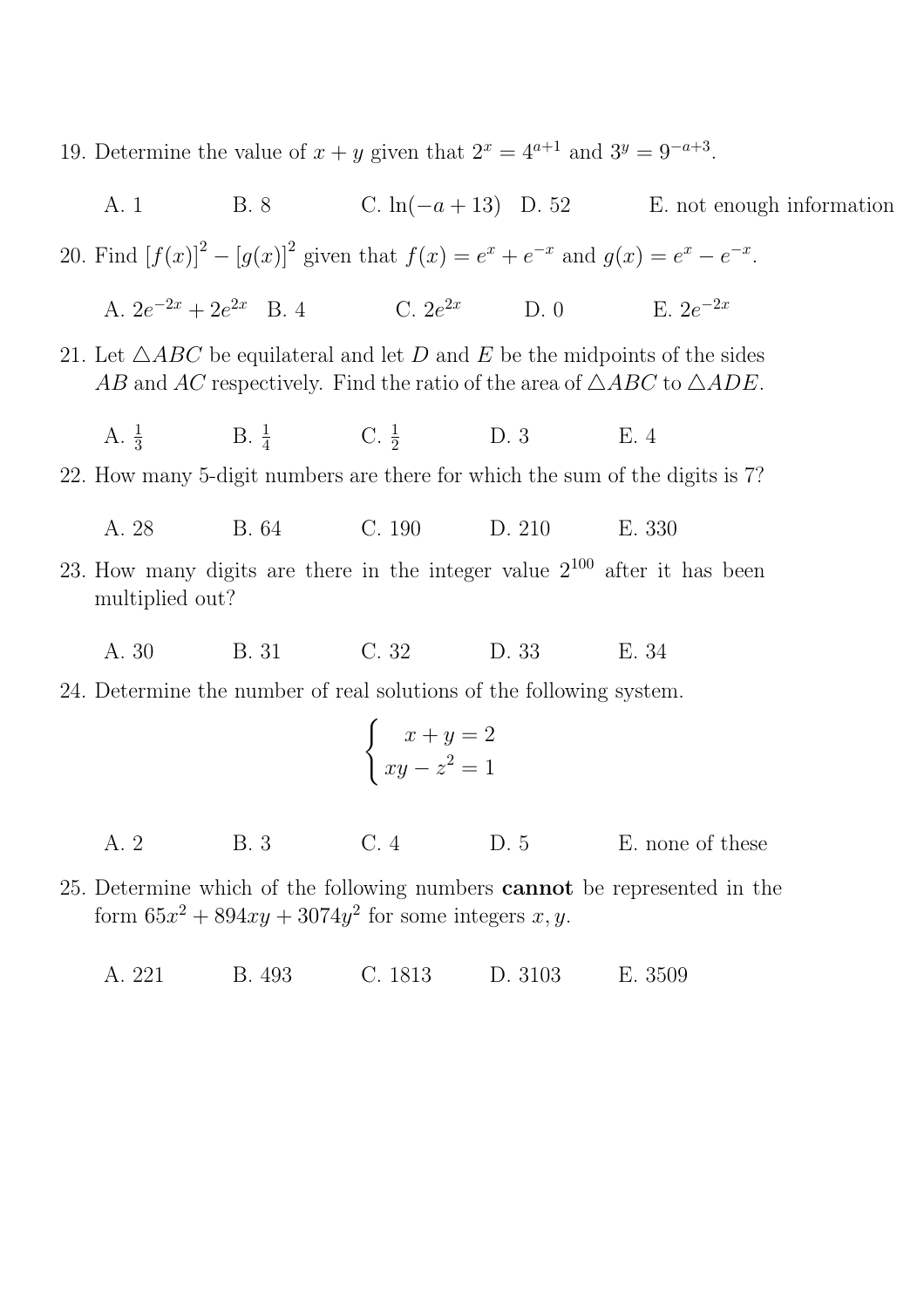- 26. Given that  $n = 62773913$  is relatively prime to 62758068 numbers in the range  $1, 2, 3, \ldots, 62773912$ , find the sum of the factors of n.
	- A. 12645 B. 12534 C. 14166 D. 14647 E. 15846
- 27. Determine the number of odd entries in the 2007th row of Pascal's triangle.

A. 64 B. 256 C. 435 D. 512 E. 1025

- 28. Halley's comet appeared most recently in the years 1835, 1910 and 1986. The next appearance will be in 2061. Find the smallest prime factor of  $1835^{1910} + 1986^{2061}.$ 
	- A. 3 B. 5 C. 7 D. 23 E. 31
- 29. Find the sum of the angles  $\alpha, \beta, \gamma$ .



| C. $160^\circ$<br>A. $106^{\circ}$<br>D. $170^\circ$<br>B. $142^{\circ}$ | E. $172^{\circ}$ |
|--------------------------------------------------------------------------|------------------|
|--------------------------------------------------------------------------|------------------|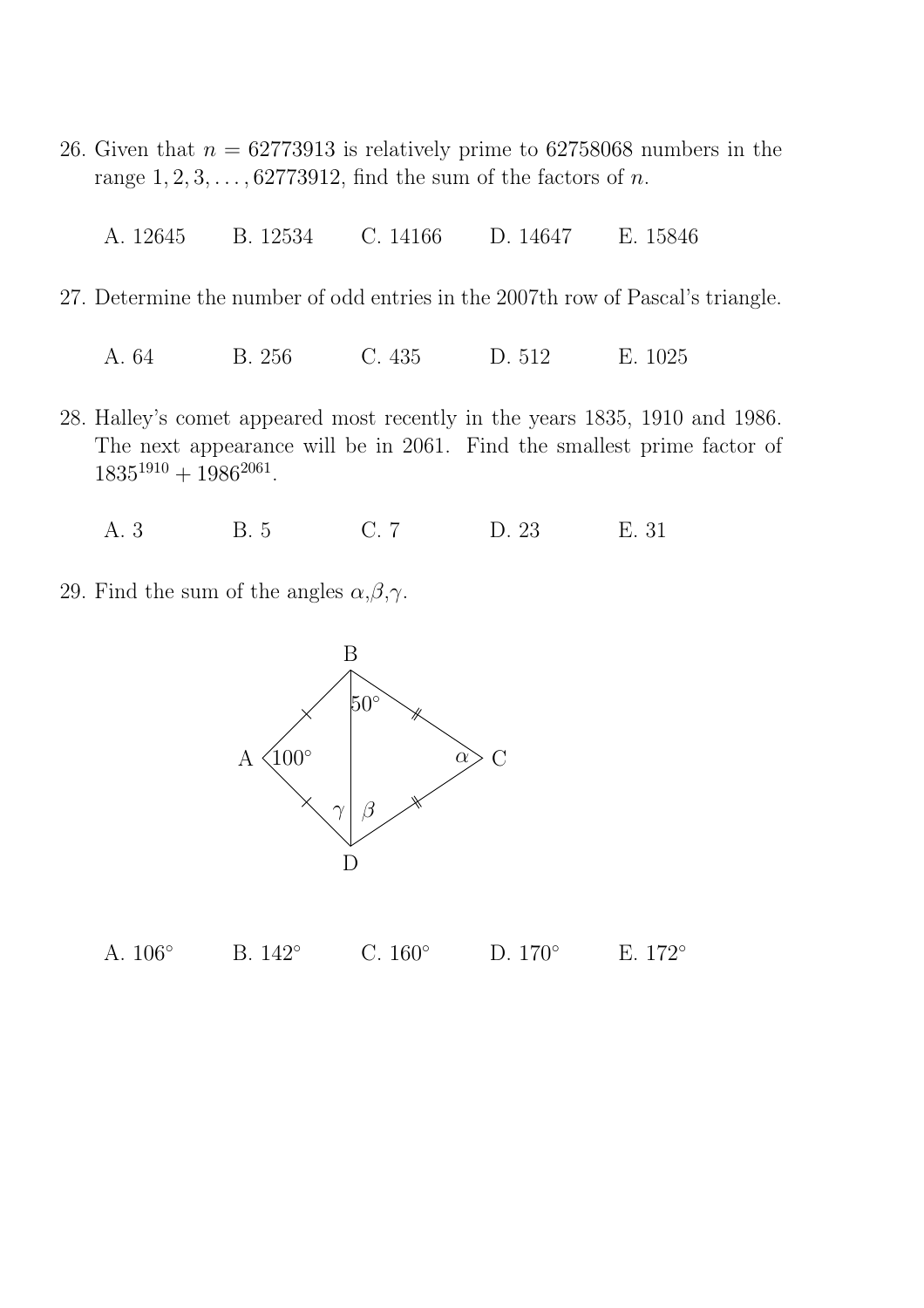30. Right triangle ABC is inscribed in the circle below. If the circle has area  $25\pi$ , find the length of the chord BC.